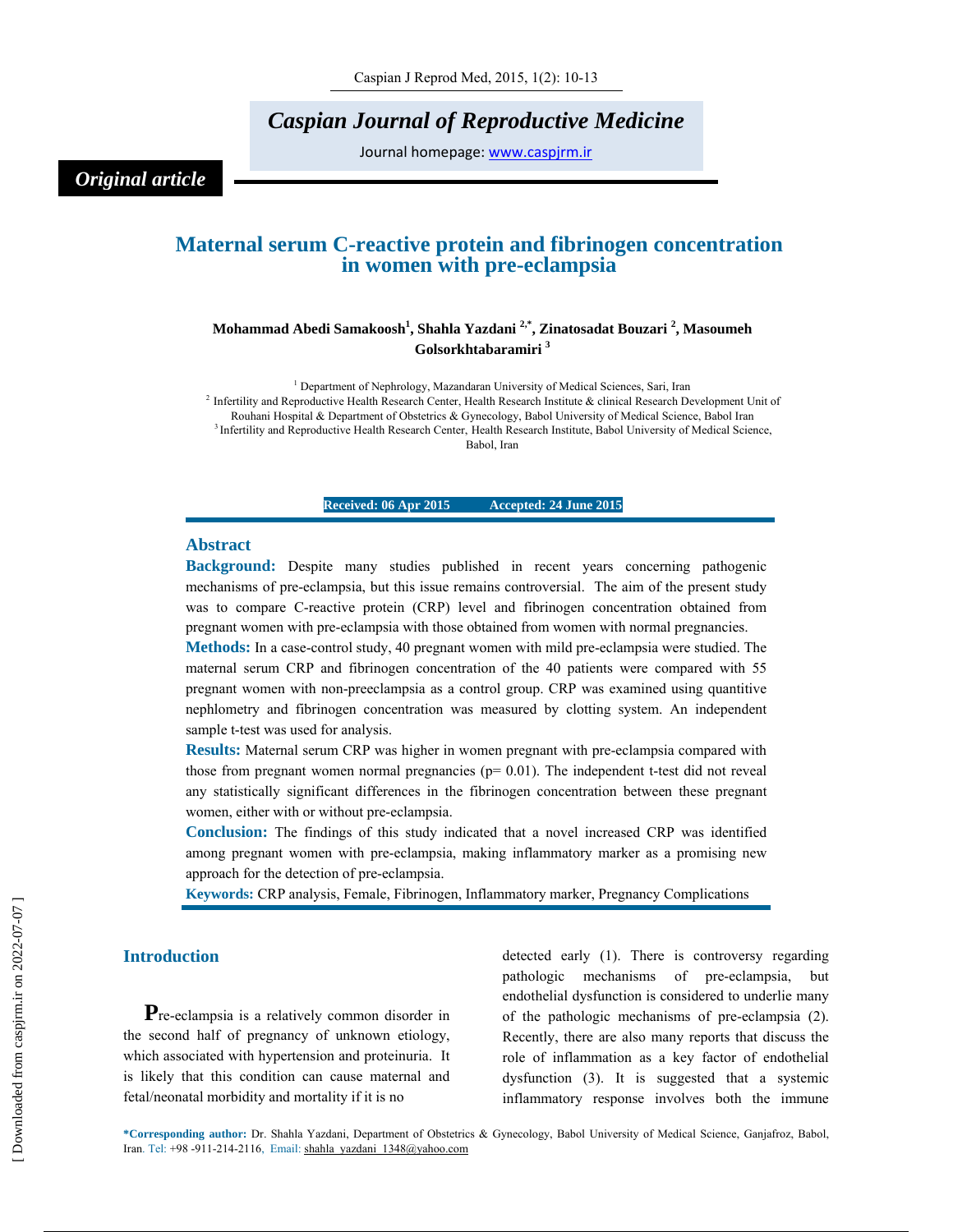system and the clotting and fibrinolytic systems (4). Several studies have been found increased levels of Creactive protein (CRP) and fibrinogen concentrations in pre-eclamptic women (7, 8). The aim of this study was to compare CRP level and fibrinogen concentration obtained from pregnant women with pre-eclampsia with those obtained from women with normal pregnancies.

# **Materials and Methods**

#### **Study design**

This case-control study neasted was conducted on 40 patients with mild pre-eclampsia that diagnosed at the time of admission in obstetrics and gynecology department of Babol University of Medical Sciences (north of Iran). Fifty-five pregnant women who had no pre-eclampsia were randomly selected, matched to cases on age, as a control group. This study was approved by the Ethical Committee of Babol University of Medical Sciences. Informed written consent was obtained from all eligible women.

The pregnant women with high blood pressure were detected in antenatal care in the hospital by physical examination and detection of protein with a dipstick in random samples, and confirmed using with 24-h urine protein estimation.

The pregnant women with a history of diabetes, renal disease, hypertension, cardiovascular illness, symptomatic infectious diseases, labor pain, premature rupture of membranes or clinical chorioamnionitis and using of corticosteroid during 7 days before entering the study were excluded from the study.

A demographic questionnaire was used to obtain information regarding age, weight, height, and blood pressure. The women rested for 15 minutes before their blood pressures were obtained. The blood pressure was measured twice using a standard mercury sphygmomanometer and an appropriate size cuff.

#### **Urine sampling**

Urine samples were collected in one or more containers over a period of 24 hours. Protein was determined by sulfosalicylic acid at admission to the emergency service then using the photometric method. Proteinuria was defined as presence  $\geq 300$  mg protein in urine in a 24-hour collection. Thus preeclampsia was defined as blood pressure between 140/90 mmHg and 160/100 along with protenuria 300-2000 mg/24h. All women in the pre-eclamptic group were mild preeclamptic without severe pre-eclampsia criteria (9).

# **Blood sampling and measuring of the serum Creactive protein and fibrinogen**

The blood samples were collected when the patient was admitted for evaluation and before initiation of medical therapy. For all patients, level of CRP and fibrinogen concentration was determined in a qualitative laboratory in Babol using qualitative. Nephelometric assay (Binding site kit, UK) for CRP. Fibrinogen was measured with use of the clotting system (Mahsa, Yaran kit, Tehran, Iran). The mean arterial pressure (MAP) was calculated as 1/3 (systolic blood pressure) + 2/3 (diastolic blood pressure).

# **Statistical analysis**

All analysis was performed using SPSS software (Statistical Package for the Social Sciences, version 18.0, SPSS Inc., Chicago, IL, USA). Descriptive statistics were used to report baseline demographic data. For analysis, we used independent sample test, p<0.05 was considered significant.

# **Results**

The mean of age women with pre-eclampsia was  $25.1 \pm 5.2$  and without pre-eclampsia was a  $23.8 \pm 3.6$ year, ranged  $18-45$  years ( $p= 0.177$ ). The mean value of body mass index of these with and without pre-

| <b>Table 1.</b> Characteristics of the pregnant women according to pre-eclampsia |  |  |
|----------------------------------------------------------------------------------|--|--|
|                                                                                  |  |  |

|                                   | Normal pregnant women<br>$(n=55)$ | Mild preeclampsia $(n=40)$ | p-value |
|-----------------------------------|-----------------------------------|----------------------------|---------|
| Maternal age (years)              | $23.8 \pm 3.6$                    | $25.1 \pm 5.2$             | 0.177   |
| Body mass index (kg.m2)           | $28.9 \pm 3.4$                    | $28.8 \pm 2.8$             | 0.842   |
| Systolic blood pressure (mmHg)    | $106.4\pm9.3$                     | $143.5 \pm 5.1$            | < 0.001 |
| Diastolic blood pressure $(mmHg)$ | $66.2\pm 6.5$                     | $91.3 \pm 2.9$             | < 0.001 |
| Mean arterial pressure (mmHg)     | $79.6 \pm 6.7$                    | $108.7 \pm 2.8$            | < 0.001 |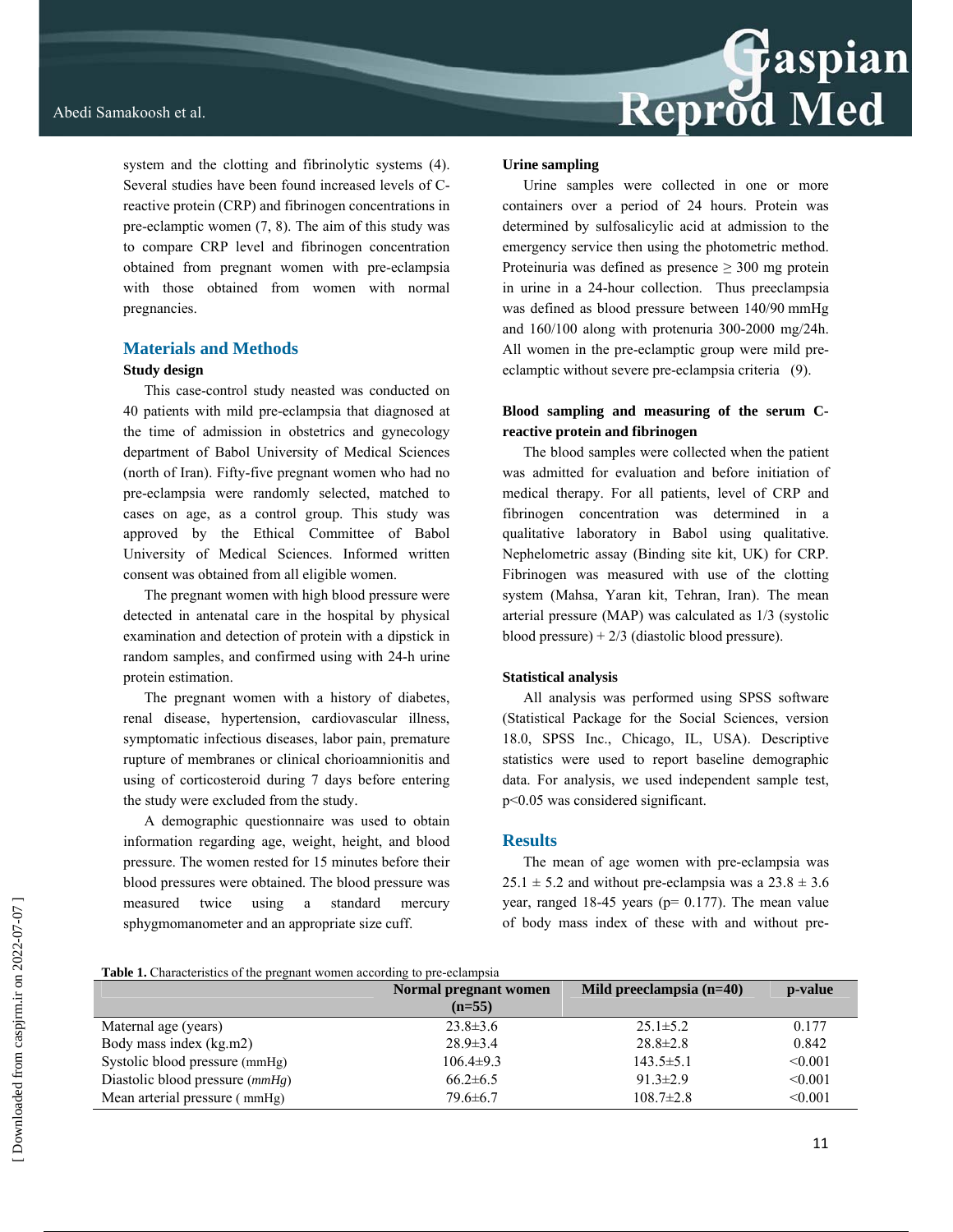

| <b>Table 2.</b> Maternal serum C-reactive protein (CRP) and fibrinogen concentration of the pregnant women according to Pre-eclampsia |                                   |                               |         |  |  |
|---------------------------------------------------------------------------------------------------------------------------------------|-----------------------------------|-------------------------------|---------|--|--|
|                                                                                                                                       | Normal pregnant women<br>$(n=55)$ | Mild preeclampsia<br>$(n=40)$ | p-value |  |  |
| Fibrinogen $(mg/dL)$                                                                                                                  | $348.8 \pm 66.7$                  | $340.7\pm 65.1$               | 0.559   |  |  |
| CRP(g/dL)                                                                                                                             | $2.2 \pm 0.8$                     | $4.4 \pm 5.0$                 | 0.010   |  |  |

eclampsia was  $28.76 \pm 2.8$  and  $28.9 \pm 3$  kg / m 2, respectively. There was no statistically significant difference between body mass index and preeclampsia. The mean MAP of pregnant women with pre-eclampsia was higher than women with nonpreeclampsia ( $P < 0.001$ ). The pregnant women with pre-eclampsia also had significantly higher systolic blood pressure  $(p < 0.001)$  and diastolic blood pressure compared with those from women with normal pregnancies ( $p < 0.001$ ) (Table 1).

The mean value for maternal serum CRP and fibrinogen concentration of the women with preeclampsia was  $4.4 \pm 5$  g/dl and  $340.7\pm 65.1$ mg/dl, respectively. The mean of maternal serum CRP and fibrinogen concentration of those with nonpreeclampsia was  $2.2 \pm 0.8$  g / dl and  $348.8 \pm 66.7$ mg/dl, respectively. Statistically significant differences between maternal serum CRP and pre-eclampsia have found ( $p \le 0.001$ ). However, there was no statistically significant difference between plasma fibrinogen and pre-eclampsia (Table 2).

# **Discussion**

Numerous researchers have assessed the relationship between the level of maternal serum CRP and mild pre-eclampsia. It is suggested that CRP is a sensitive marker of tissue damage and inflammation and plays a role in the inflammatory response of preeclampsia (3). Also Hwang et al determined serum highly sensitive CRP levels increases with pregnancy duration in normal pregnancies, and is higher in women with pre-eclampsia compared with those from women with normal pregnancies (7). But yet, the relationship between CRP and pre-eclampsia is controversial. However, many studies have shown CRP was significantly higher in the women with preeclampsia compared with those from women with normal pregnancies (10, 11, 12, 14). In addition, Ustun et al showed the women with mild pre-eclampsia had a higher levels of CRP than those with severe preeclampsia (7, 8, 11). Another recent study reported that

serum levels of CRP at 23-25 week of gestation pregnant women who subsequently developed preeclampsia compared to women without complications of pregnancy (11). The results of our study support these findings (12, 14).

Also, many studies have reported on the relationship between fibrinogen concentration and preeclampsia (8, 16, 18). Some of them have shown that plasma fibrinogen increased with pre-eclampsia (8, 18). While the other studies have reported a decreased fibrinogen concentration among women with preeclampsia compared with those from women with normal pregnancies (16, 17). The results of our study have shown no significant differences between fibrinogen concentration and pre-eclamptic pregnancies which are in agreement with three studies, in which authors reported that fibrinogen concentration no correlated with pre-eclamptic pregnancies (8,18).

### **Conclusion**

The present findings have shown a novel increase level of CRP in pregnant women with pre-eclampsia compared with values obtained from women with normal pregnancies. The study suggests that increased CRP can be used as a criterion for diagnosis of preeclampsia.

#### **Acknowledgements**

The authors acknowledge the assistance of Babol University of Medical Sciences for their financial support and Iranian women for their participation in this study.

### **Conflict of interest**

There is no conflict of interest.

#### **References**

1. Carty DM, Delles C, Dominiczak AF. Preeclampsia and future maternal health. J Hypertens. 2010; 28(7):1349-1355.